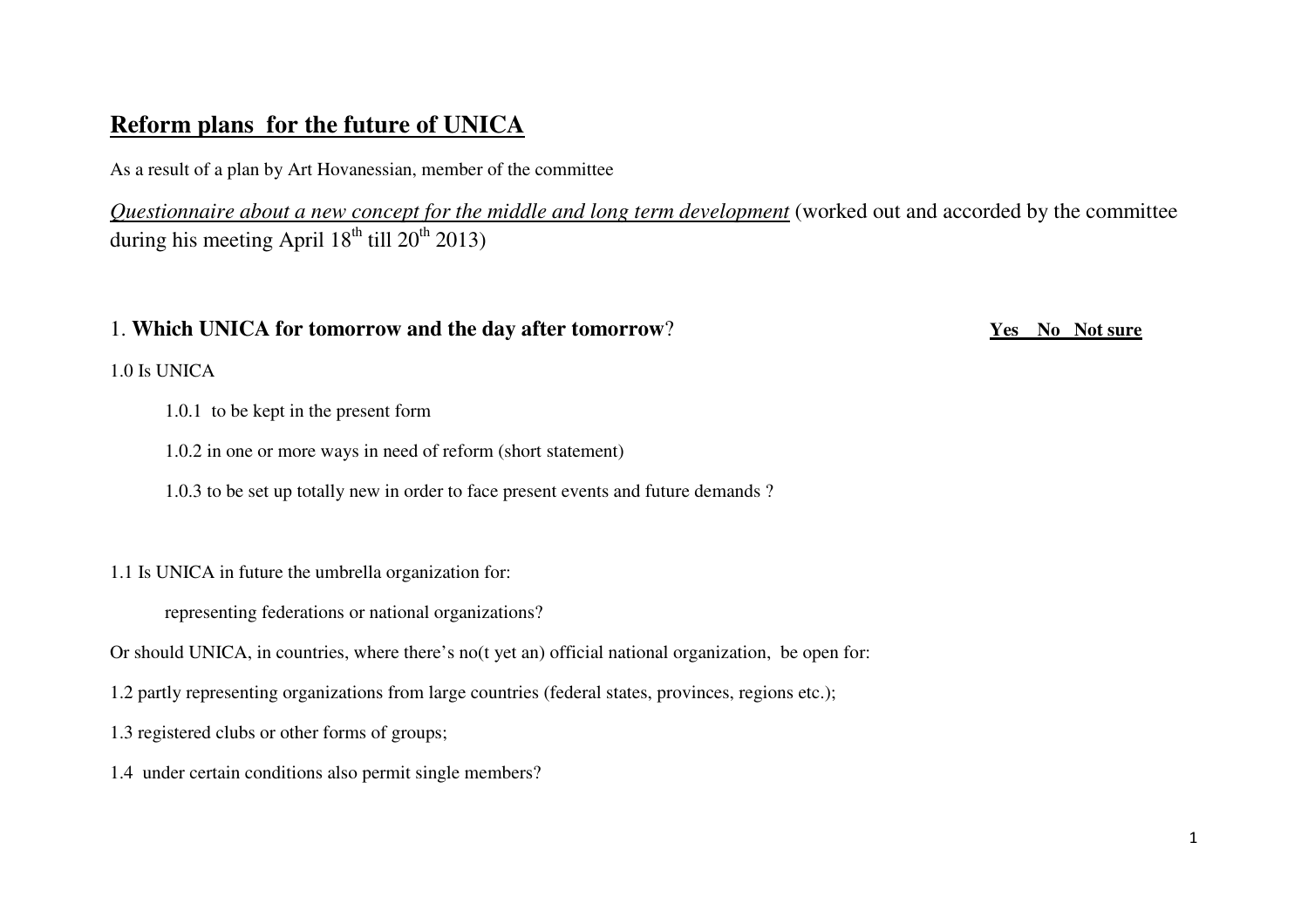1.5 should UNICA exclusively admit films from amateurs, half professionals as well as film school and Jeunesse like we used to,

1.6 or would a total abstinence of division into categories be advantageous;

1.7.or should existing categories be replaced by new ones, like

1.7.1 youths under age 14;

1.7.2 independent authors, so professionals of all age;

1.7.3 sheer amateurs

# **2. Organizational and strategic new constitution Yes No Not sure**

- 2.0 The jury determines the number of diplomas, medals and other official prizes according to the well-tried voting mode;
- 2.1 The organizing federation furthermore determines the number and kind of optional special prizes

### or :

- 2.2 award a maximum number of eg. 5 gold-, 5 silver- and 5 bronze medals as well as cash prizes
- 2.3 a large gold medal for the best film of the festival as well as a large cash prize
- 2.4 special awards for best fiction, documentary, director, editing, acting etc.
- 2.5 Gold medal winning film makers are to be invited to all patronage festivals free of charge for lodging and meals at the costs of UNICA/organizing federation
- 2.6 invite local personalities to the national competition and international personalities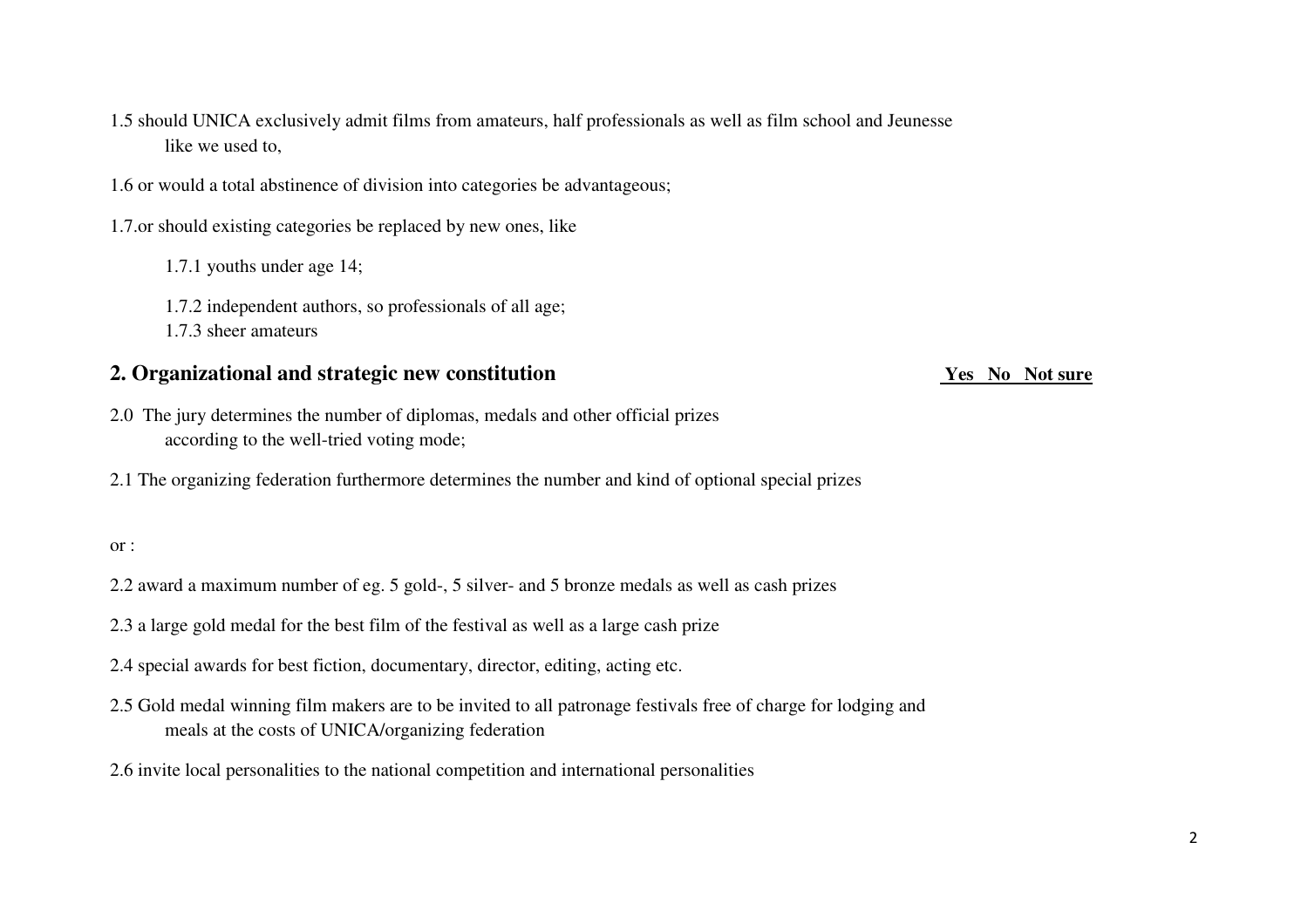from the film industry as jury member at UNICA Festival,

2.7 in order to cover the new expenses as well as travelling costs and expenses from committee members

or the above mentioned guests should/could

2.7.1 part of the budget of national competitions be paid to the UNICA – cashier

### as well as

2.7.2 main sponsors should be recruited in an intensified way.

### **3. Marketing - expansion of UNICA Yes No Not Sure**

- 3.1 sending invitations to target countries in the Asian and American region to the annual UNICA festival in order to eventually make them join UNICA;
- 3.2 Next to the invitation marketing instruments as follows are required:
	- a) documentation upon history, purpose and targets of UNICA
	- b) demonstration film upon past festivals as well as information upon pro's and benefits of membership
	- c) invitation to screen films out of competition
	- d) to provide a double room free of charge per country invited, for the length of the UNICA festival
- 3.3 support with the foundation of a union of federation.
- 3.4 correspondence with national and local authorities, with film schools and universities as well as all known film makers or personal friends in target countries